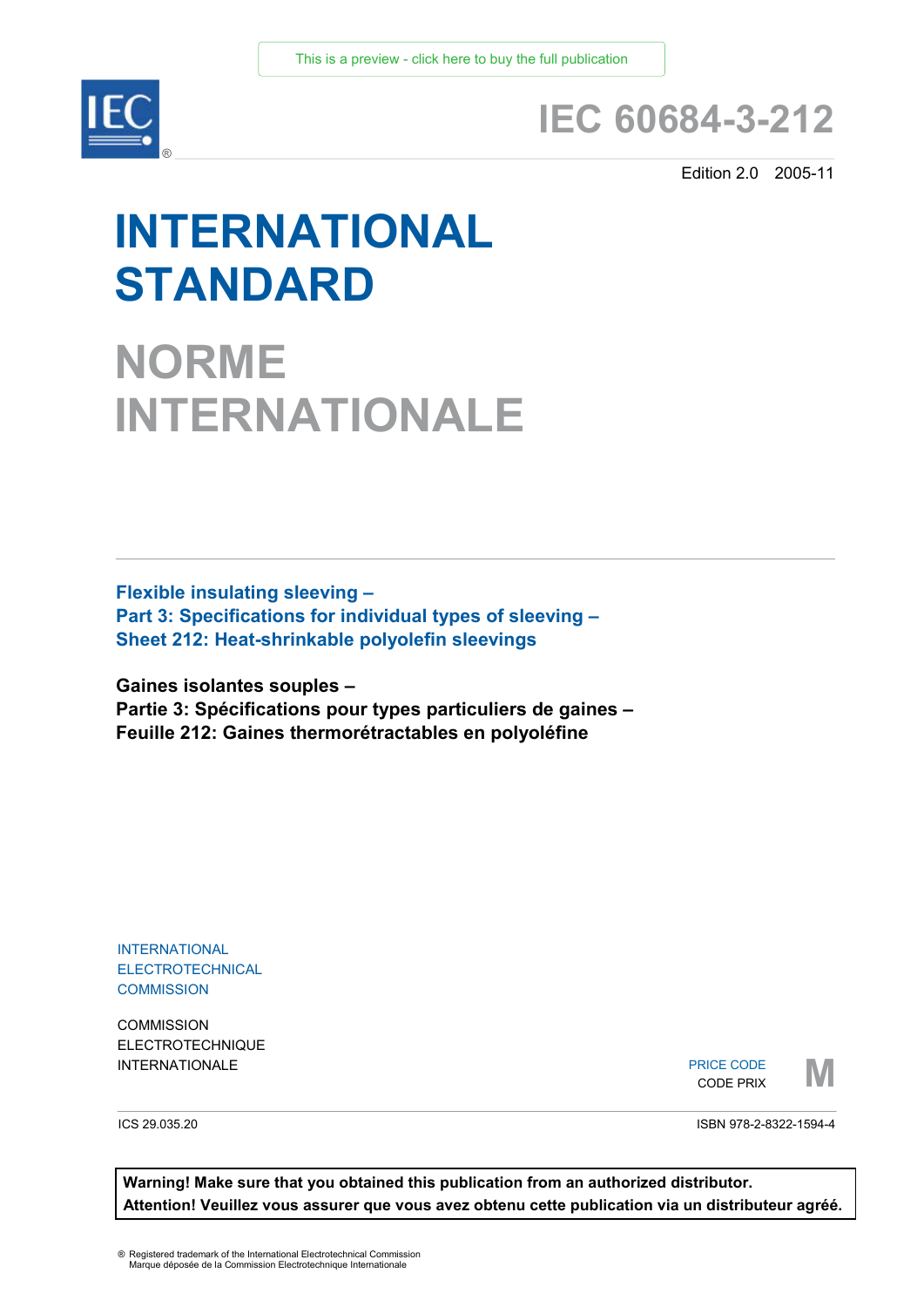$-2-$ 

IEC 60684-3-212:2005 © IEC 2005

# **CONTENTS**

| $\mathbf{1}$   |  |
|----------------|--|
| $\overline{2}$ |  |
| 3              |  |
| 4              |  |
| 5              |  |
| 6              |  |
| $\overline{7}$ |  |
|                |  |
|                |  |
|                |  |
|                |  |
|                |  |
|                |  |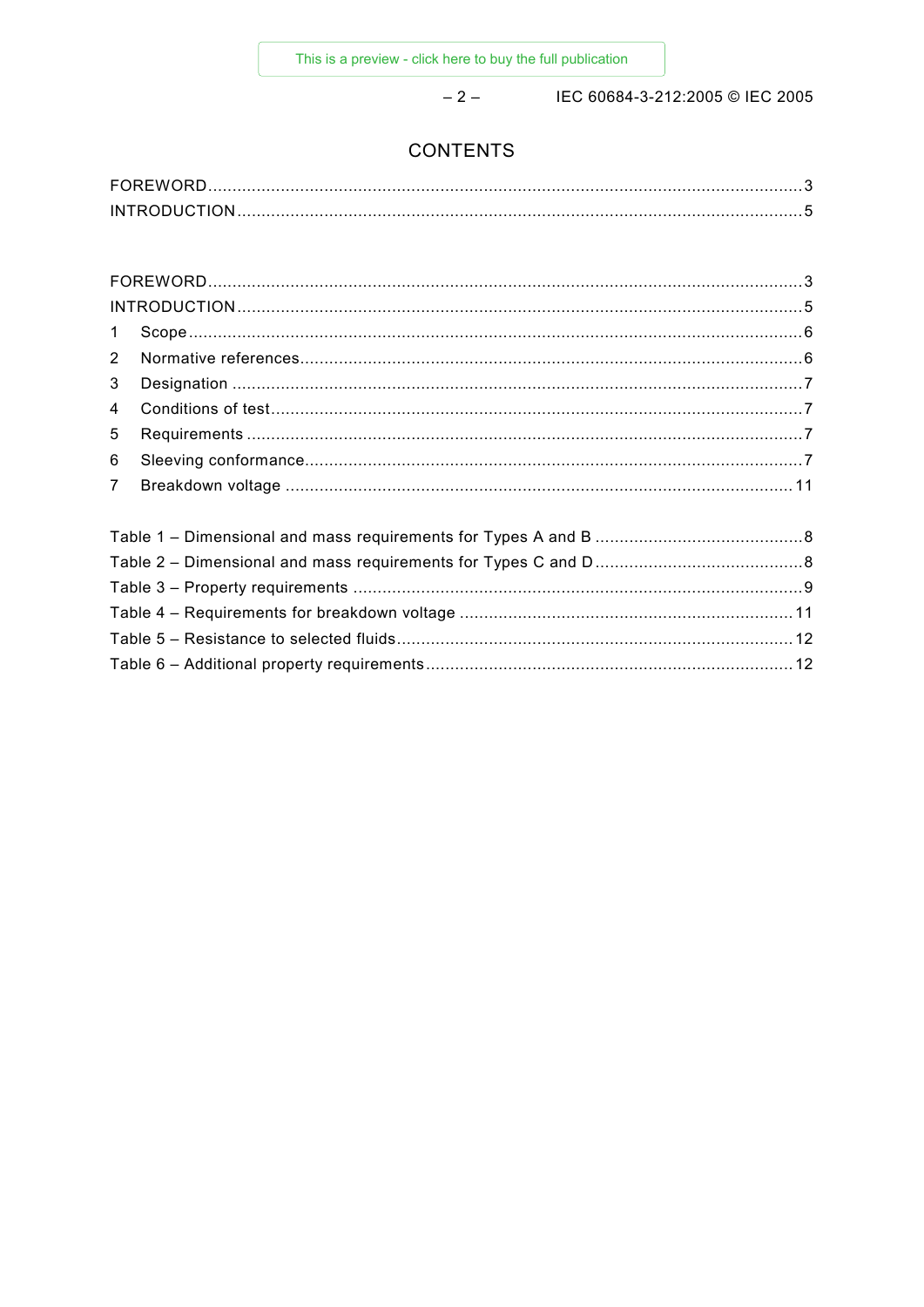IEC 60684-3-212:2005 © IEC 2005 – 3 –

# INTERNATIONAL ELECTROTECHNICAL COMMISSION  $\overline{\phantom{a}}$

#### **FLEXIBLE INSULATING SLEEVING –**

# **Part 3: Specifications for individual types of sleeving – Sheet 212: Heat-shrinkable polyolefin sleevings**

#### FOREWORD

- <span id="page-2-0"></span>1) The International Electrotechnical Commission (IEC) is a worldwide organization for standardization comprising all national electrotechnical committees (IEC National Committees). The object of IEC is to promote international co-operation on all questions concerning standardization in the electrical and electronic fields. To this end and in addition to other activities, IEC publishes International Standards, Technical Specifications, Technical Reports, Publicly Available Specifications (PAS) and Guides (hereafter referred to as "IEC Publication(s)"). Their preparation is entrusted to technical committees; any IEC National Committee interested in the subject dealt with may participate in this preparatory work. International, governmental and nongovernmental organizations liaising with the IEC also participate in this preparation. IEC collaborates closely with the International Organization for Standardization (ISO) in accordance with conditions determined by agreement between the two organizations.
- 2) The formal decisions or agreements of IEC on technical matters express, as nearly as possible, an international consensus of opinion on the relevant subjects since each technical committee has representation from all interested IEC National Committees.
- 3) IEC Publications have the form of recommendations for international use and are accepted by IEC National Committees in that sense. While all reasonable efforts are made to ensure that the technical content of IEC Publications is accurate, IEC cannot be held responsible for the way in which they are used or for any misinterpretation by any end user.
- 4) In order to promote international uniformity, IEC National Committees undertake to apply IEC Publications transparently to the maximum extent possible in their national and regional publications. Any divergence between any IEC Publication and the corresponding national or regional publication shall be clearly indicated in the latter.
- 5) IEC provides no marking procedure to indicate its approval and cannot be rendered responsible for any equipment declared to be in conformity with an IEC Publication.
- 6) All users should ensure that they have the latest edition of this publication.
- 7) No liability shall attach to IEC or its directors, employees, servants or agents including individual experts and members of its technical committees and IEC National Committees for any personal injury, property damage or other damage of any nature whatsoever, whether direct or indirect, or for costs (including legal fees) and expenses arising out of the publication, use of, or reliance upon, this IEC Publication or any other IEC Publications.
- 8) Attention is drawn to the Normative references cited in this publication. Use of the referenced publications is indispensable for the correct application of this publication.
- 9) Attention is drawn to the possibility that some of the elements of this IEC Publication may be the subject of patent rights. IEC shall not be held responsible for identifying any or all such patent rights.

International Standard IEC 60684-3-212 has been prepared by IEC technical committee 15: Standards on specifications for electrical Insulating materials.

This bilingual version (2014-05) corresponds to the English version, published in 2005-11.

This second edition cancels and replaces the first edition published in 1998, and constitutes a technical revision.

This edition includes the following significant changes with regards to the previous edition:

Replacement of the thermal endurance test method according to IEC 60216 with a long term ageing test, i.e. 3 000 h at the recommended maximum temperature found suitable for use, to provide safe thermal test data within a workable time scale.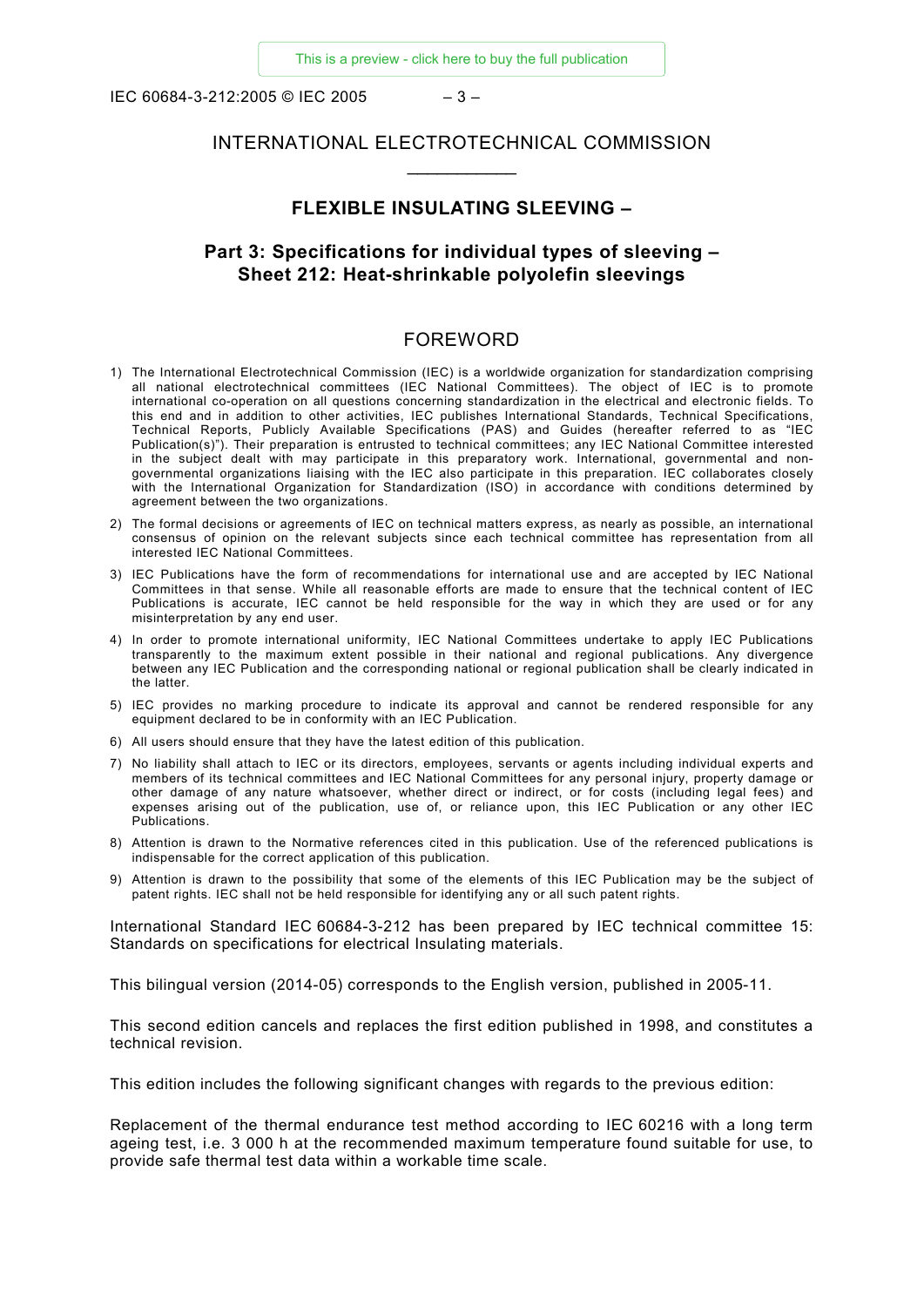– 4 – IEC 60684-3-212:2005 © IEC 2005

The text of this standard is based on the following documents:

| <b>FDIS</b> | Report on voting |
|-------------|------------------|
| 15/229/FDIS | 15/247/RVD       |

Full information on the voting for the approval of this standard can be found in the report on voting indicated in the above table.

The French version of this standard has not been vote upon.

This publication has been drafted in accordance with the ISO/IEC Directives, Part 2.

The committee has decided that the contents of this publication will remain unchanged until the maintenance result date indicated on the IEC web site under "http://webstore.iec.ch" in the data related to the specific publication. At this date, the publication will be

- reconfirmed;
- withdrawn;
- replaced by a revised edition, or
- amended.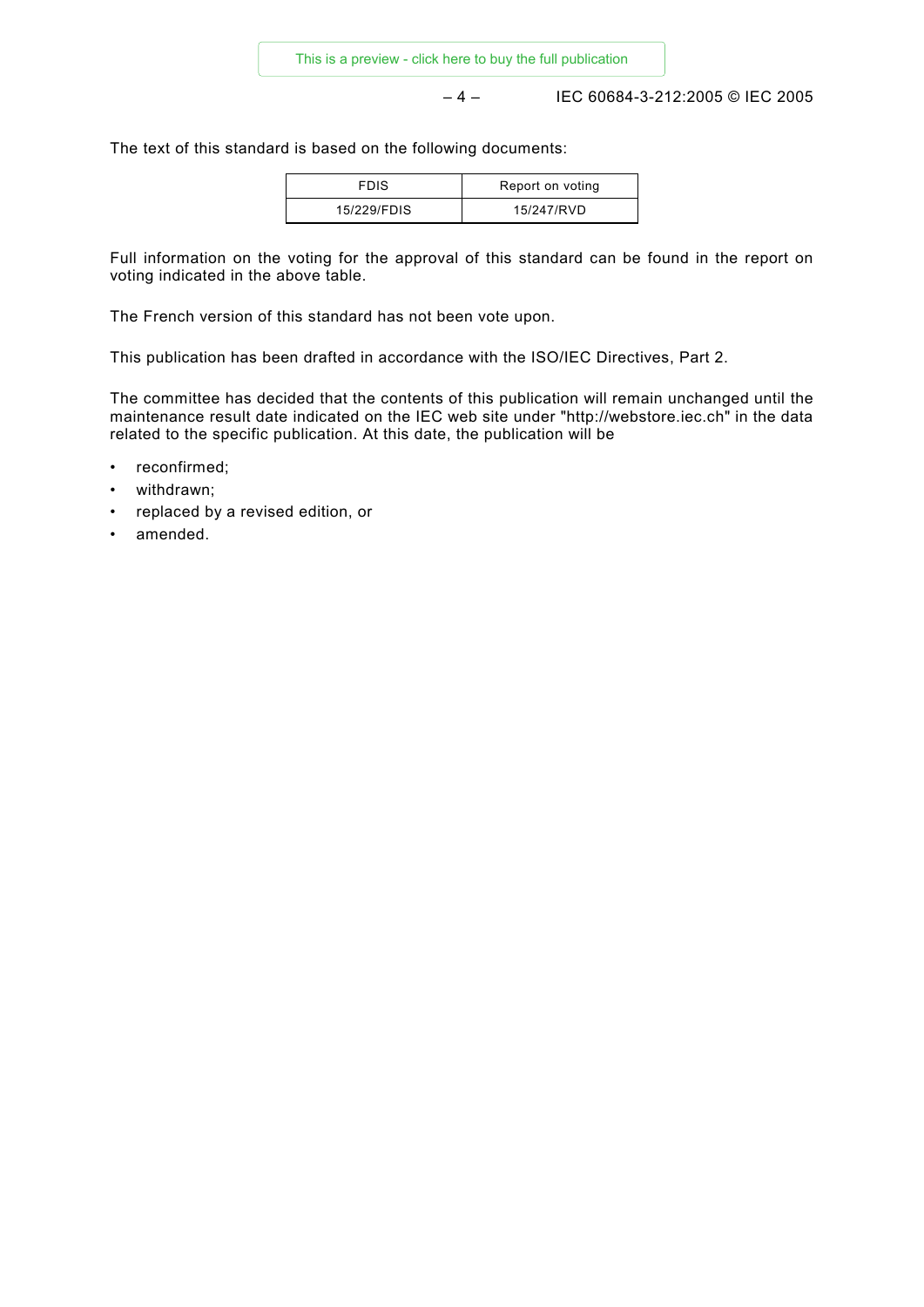IEC 60684-3-212:2005 © IEC 2005 – 5 –

# INTRODUCTION

<span id="page-4-0"></span>This International Standard is part of a series which deals with flexible insulating sleeving for electrical purposes.

The series consists of three parts:

- Part 1: Definitions and general requirements (IEC 60684-1)
- Part 2: Methods of test (IEC 60684-2)
- Part 3: Specifications for individual types of sleeving (IEC 60684-3)

This standard is one of the sheets comprising Part 3, as follows:

Sheet 212: Heat-shrinkable polyolefin sleevings.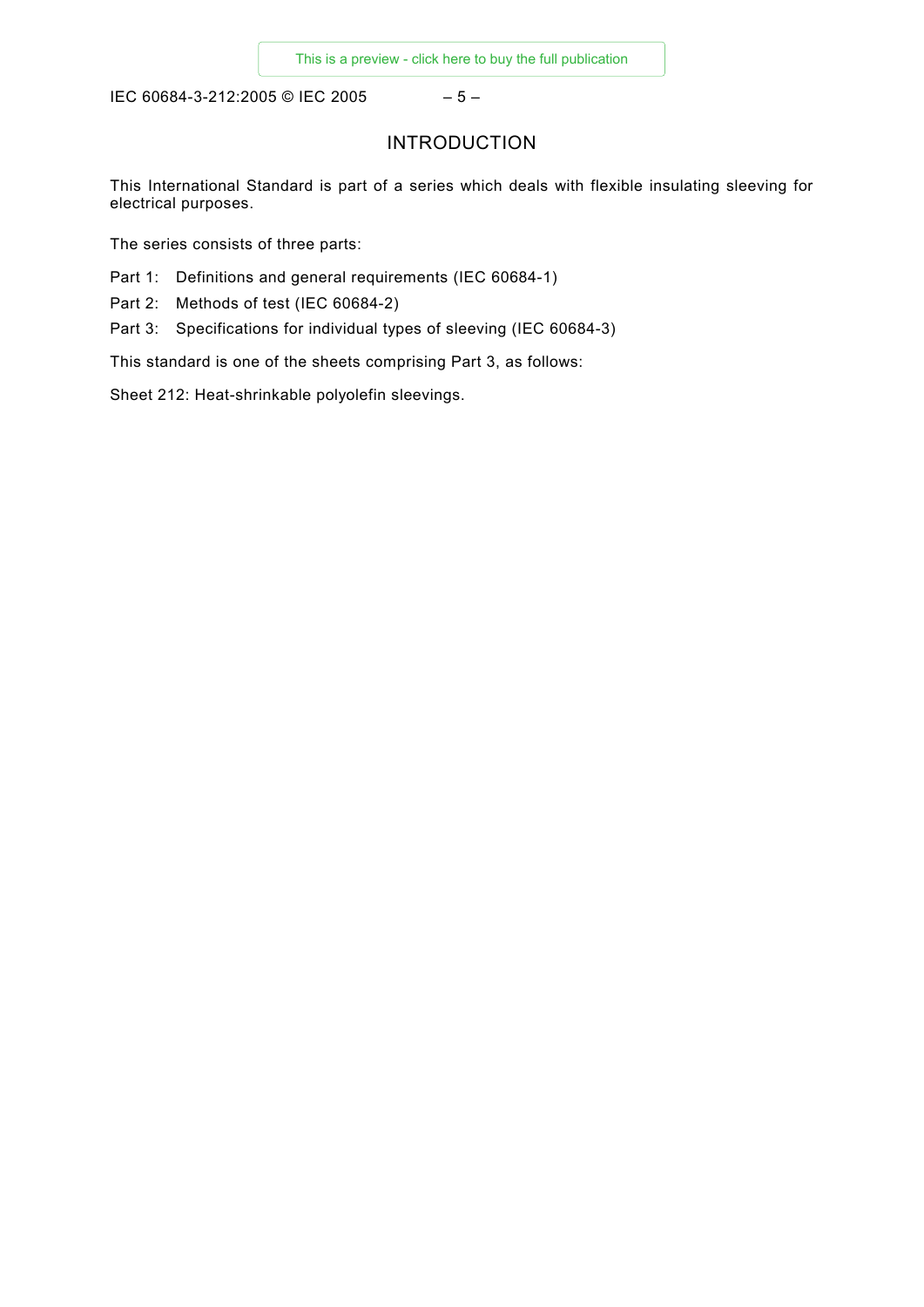– 6 – IEC 60684-3-212:2005 © IEC 2005

# **FLEXIBLE INSULATING SLEEVING –**

# **Part 3: Specifications for individual types of sleeving – Sheet 212: Heat-shrinkable polyolefin sleevings**

#### **1 Scope**

This standard gives the requirements for four types of heat-shrinkable polyolefin sleevings suitable for use at temperatures up to 135 °C.

- Type A Flame retarded, shrink ratio 2:1
- Type B Not flame retarded, shrink ratio 2:1
- Type C Flame retarded, shrink ratio 3:1
- Type D Not flame retarded shrink ratio 3:1

These sleevings are normally supplied with internal diameters up to 102 mm for shrink ratios of 2:1 and up to 39 mm for shrink ratios of 3:1 and in the following colours for types A and C: black, brown, red, yellow, green, blue, orange, violet, grey, white and green/yellow. Types B and D are transparent.

Sizes or colours other than those specifically listed in this standard may be available as custom items. These items are considered to comply with this standard if they comply with the property requirements listed in Tables 3, 4, 5 and 6 except for dimensions and mass.

Materials which conform to this specification meet established levels of performance. However, the selection of a material by a user for a specific application should be based on the actual requirements necessary for adequate performance in that application and not based on this specification alone.

#### **2 Normative references**

The following referenced documents are indispensable for the application of this document. For dated references, only the edition cited applies. For undated references, the latest edition of the referenced document (including any amendments) applies

IEC 60684-1:2003, *Flexible insulating sleeving – Part 1: Definitions and general requirements*

IEC 60684-2:1997, *Flexible insulating sleeving – Part 2: Methods of test* 

IEC 60684-2 Amendment 1: 2003, *Flexible insulating sleeving – Part 2: Methods of test*

IEC 60757:1983, *Code for designation of colours*

ISO 846:1997, *Plastics – Evaluation of the action of microorganisms*

ISO 1817:1999, *Rubber, vulcanized – Determination of the effect of liquids*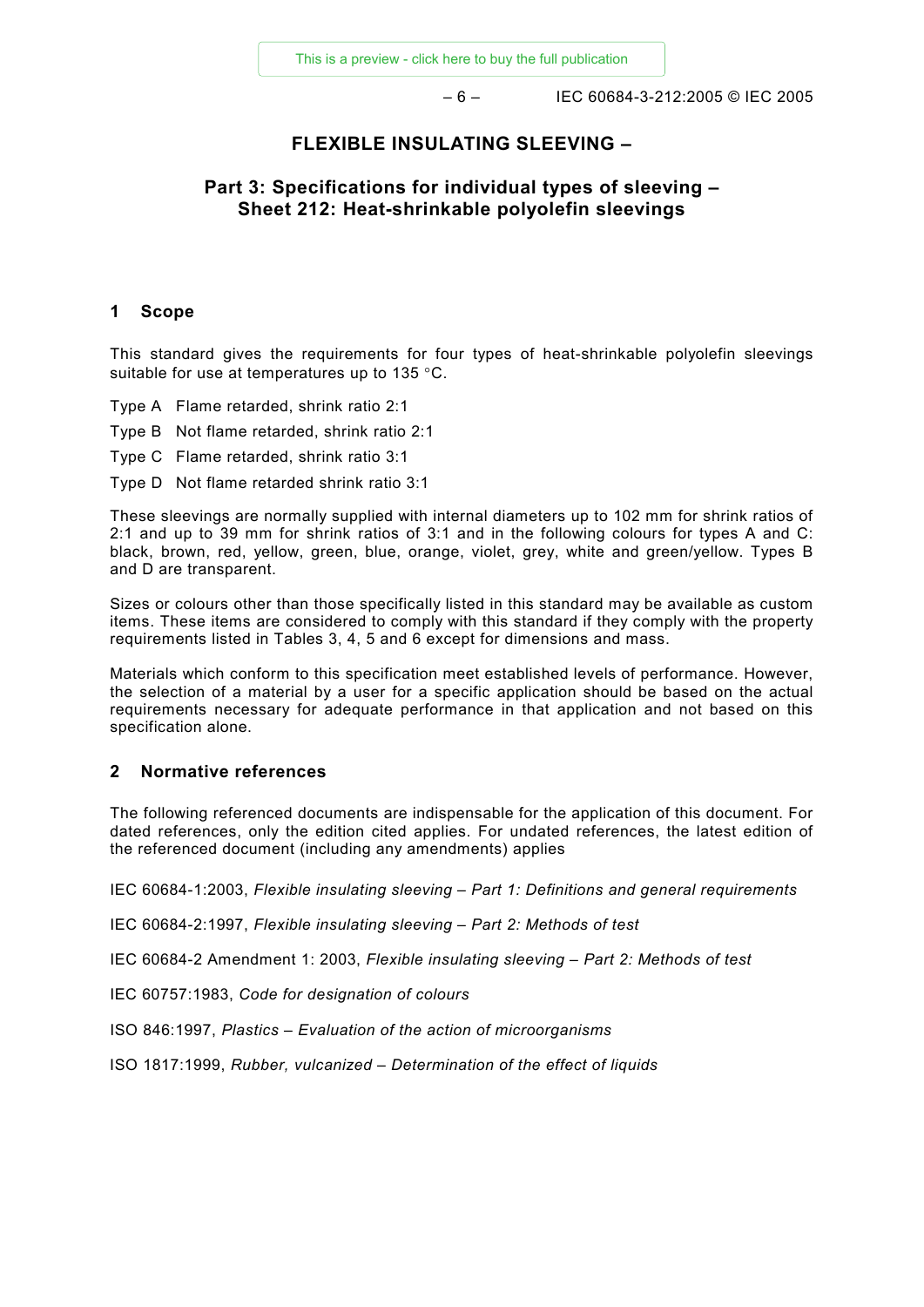$-14-$ 

IEC 60684-3-212:2005 © IEC 2005

# SOMMAIRE

| $\mathbf{1}$   |                                                                                       |  |
|----------------|---------------------------------------------------------------------------------------|--|
| $\overline{2}$ |                                                                                       |  |
| 3              |                                                                                       |  |
| 4              |                                                                                       |  |
| 5              |                                                                                       |  |
| 6              |                                                                                       |  |
| $\overline{7}$ |                                                                                       |  |
|                | Tableau 1 – Exigences relatives aux dimensions et à la masse pour les Types A et B20  |  |
|                | Tableau 2 - Exigences relatives aux dimensions et à la masse pour les Types C et D 20 |  |
|                |                                                                                       |  |
|                |                                                                                       |  |
|                |                                                                                       |  |
|                |                                                                                       |  |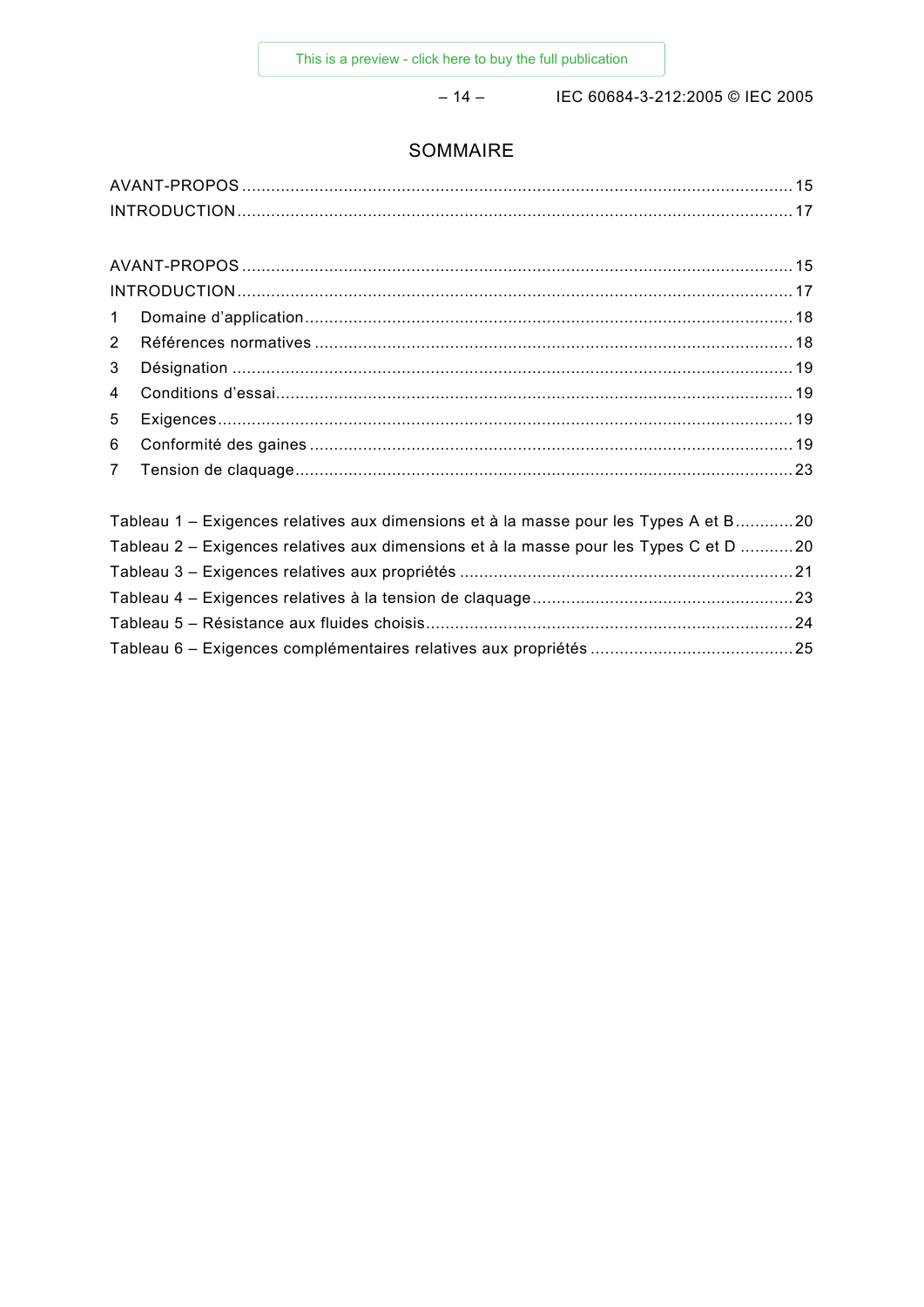IEC 60684-3-212:2005 © IEC 2005 – 15 –

# **COMMISSION ÉLECTROTECHNIQUE INTERNATIONALE \_\_\_\_\_\_\_\_\_\_\_**

#### **GAINES ISOLANTES SOUPLES –**

# **Partie 3: Spécifications pour types particuliers de gaines – Feuille 212: Gaines thermorétractables en polyoléfine**

#### AVANT-PROPOS

- <span id="page-7-0"></span>1) La CEI (Commission Électrotechnique Internationale) est une organisation mondiale de normalisation composée de l'ensemble des comités électrotechniques nationaux (Comités nationaux de la CEI). La CEI a pour objet de favoriser la coopération internationale pour toutes les questions de normalisation dans les domaines de l'électricité et de l'électronique. A cet effet, la CEI – entre autres activités – publie des Normes internationales, des Spécifications techniques, des Rapports techniques, des Spécifications accessibles au public (PAS) et des Guides (ci-après dénommés "Publication(s) de la CEI"). Leur élaboration est confiée à des comités d'études, aux travaux desquels tout Comité national intéressé par le sujet traité peut participer. Les organisations internationales, gouvernementales et non gouvernementales, en liaison avec la CEI, participent également aux travaux. La CEI collabore étroitement avec l'Organisation Internationale de Normalisation (ISO), selon des conditions fixées par accord entre les deux organisations.
- 2) Les décisions ou accords officiels de la CEI concernant les questions techniques représentent, dans la mesure du possible, un accord international sur les sujets étudiés, étant donné que les Comités nationaux intéressés sont représentés dans chaque comité d'études.
- 3) Les publications CEI se présentent sous la forme de recommandations internationales et elles sont agréées comme telles par les Comités nationaux de la CEI. Tous les efforts raisonnables sont entrepris afin que la CEI s'assure de l'exactitude du contenu technique de ses publications; la CEI ne peut pas être tenue responsable de l'éventuelle mauvaise utilisation ou interprétation qui en est faite par un quelconque utilisateur final.
- 4) Dans le but d'encourager l'uniformité internationale, les Comités nationaux de la CEI s'engagent, dans toute la mesure possible, à appliquer de façon transparente les Publications de la CEI dans leurs publications nationales et régionales. Toutes divergences entre toutes Publications de la CEI et toutes publications nationales ou régionales correspondantes doivent être indiquées en termes clairs dans ces dernières.
- 5) La CEI n'a prévu aucune procédure de marquage valant indication d'approbation et n'engage pas sa responsabilité pour les équipements déclarés conformes à une de ses Publications.
- 6) Tous les utilisateurs doivent s'assurer qu'ils sont en possession de la dernière édition de cette publication.
- 7) Aucune responsabilité ne doit être imputée à la CEI, à ses administrateurs, employés, auxiliaires ou mandataires, y compris ses experts particuliers et les membres de ses comités d'études et des Comités nationaux de la CEI, pour tout préjudice causé en cas de dommages corporels et matériels, ou de tout autre dommage de quelque nature que ce soit, directe ou indirecte, ou pour supporter les coûts (y compris les frais de justice) et les dépenses découlant de la publication ou de l'utilisation de cette Publication de la CEI ou de toute autre Publication de la CEI, ou au crédit qui lui est accordé.
- 8) L'attention est attirée sur les références Normatives citées dans cette publication. L'utilisation de publications référencées est obligatoire pour une application correcte de la présente publication.
- 9) L'attention est attirée sur le fait que certains des éléments de la présente Publication CEI peuvent faire l'objet de droits de propriété intellectuelle ou de droits analogues. La CEI ne saurait être tenue pour responsable de l'identification de ces droits de propriété en tout ou partie.

La Norme internationale CEI 60684-3-212 a été établie par le comité d'études 15 de la CEI: Normes de spécifications relatives aux matériaux isolants électriques.

Cette deuxième édition annule et remplace la première édition publiée en 1998 et constitue une révision technique.

Cette édition comprend les modifications significatives suivantes par rapport à l'édition précédente :

Remplacement de la méthode d'essai d'endurance thermique conformément à la CEI 60216 par un essai de vieillissement de longue durée, c'est-à-dire 3 000 h à la température maximale recommandée pour un usage adapté, en vue de fournir des données d'essai thermiques dans une échelle de temps exploitable.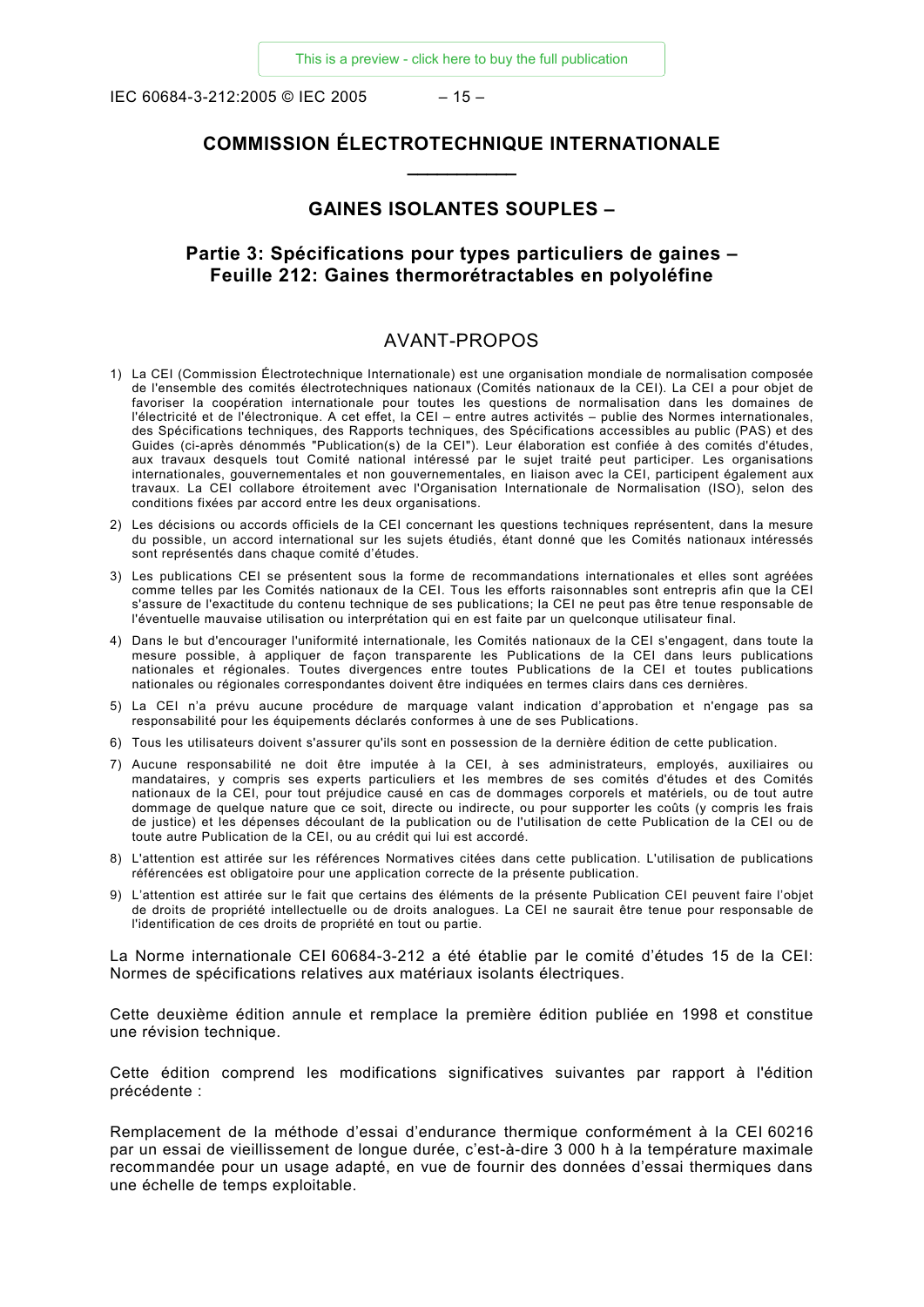– 16 – IEC 60684-3-212:2005 © IEC 2005

La présente version bilingue (2014-05) correspond à la version anglaise monolingue publiée en 2005-11.

Le texte anglais de cette norme est issu des documents 15/229/FDIS et 15/247/RVD.

Le rapport de vote 15/247/RVD donne toute information sur le vote ayant abouti à l'approbation de cette norme.

La version française de cette norme n'a pas été soumise au vote.

Cette publication a été rédigée selon les Directives ISO/CEI, Partie 2.

Le comité a décidé que le contenu de cette publication ne sera pas modifié avant la date de maintenance indiquée sur le site web de la CEI sous «http://webstore.iec.ch» dans les données relatives à la publication recherchée. A cette date, la publication sera

- reconduite:
- supprimée;
- remplacée par une édition révisée, ou
- amendée.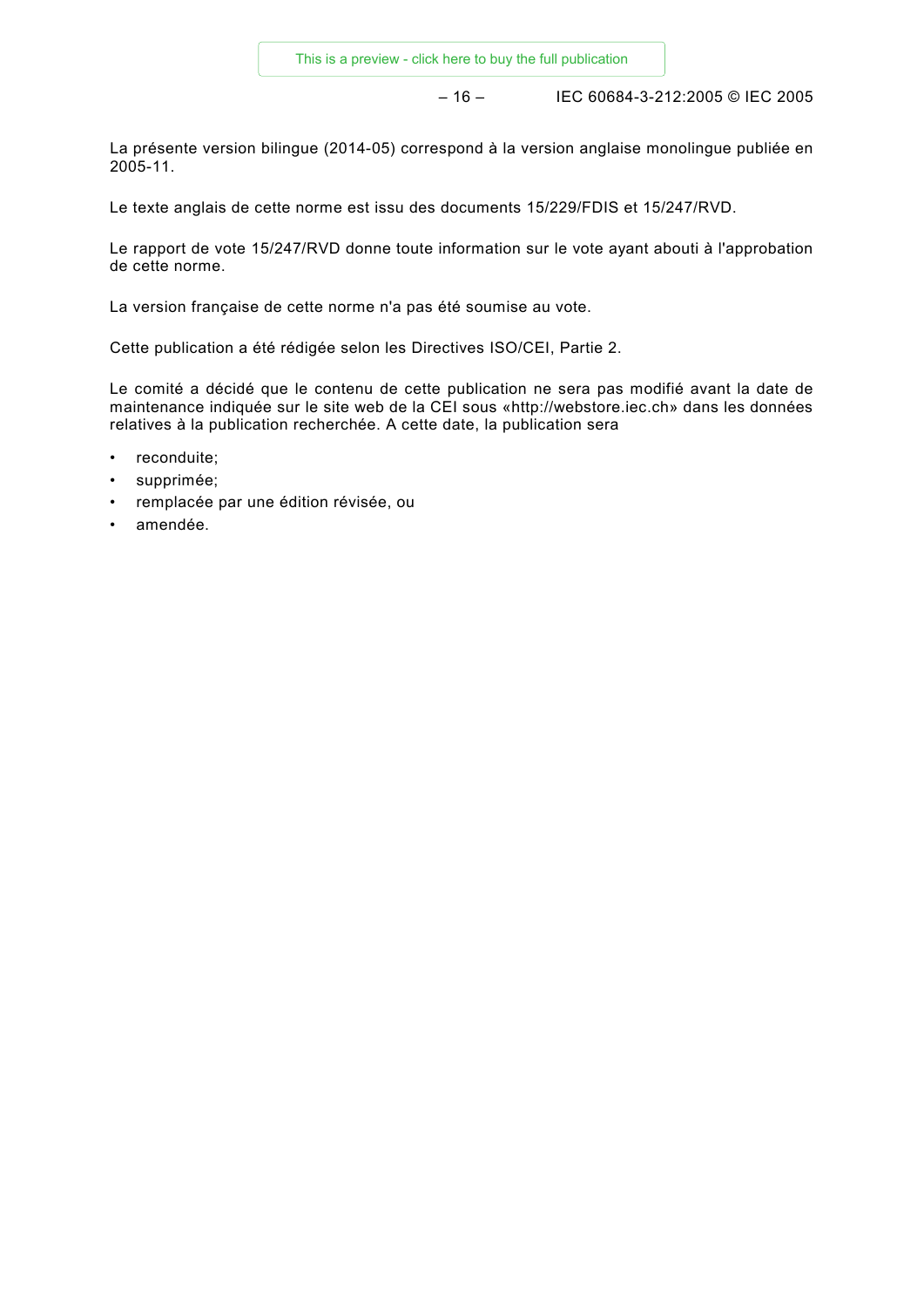IEC 60684-3-212:2005 © IEC 2005 – 17 –

# INTRODUCTION

<span id="page-9-0"></span>La présente Norme internationale fait partie d'une série traitant des gaines isolantes souples à usages électriques.

Cette série est constituée de trois parties:

- Partie 1: Définitions et exigences générales (CEI 60684-1)
- Partie 2: Méthodes d'essai (CEI 60684-2)
- Partie 3: Spécifications pour types particuliers de gaines (CEI 60684-3)

La présente norme est l'une des feuilles qui composent la Partie 3, comme suit:

Feuille 212: Gaines thermorétractables en polyoléfine